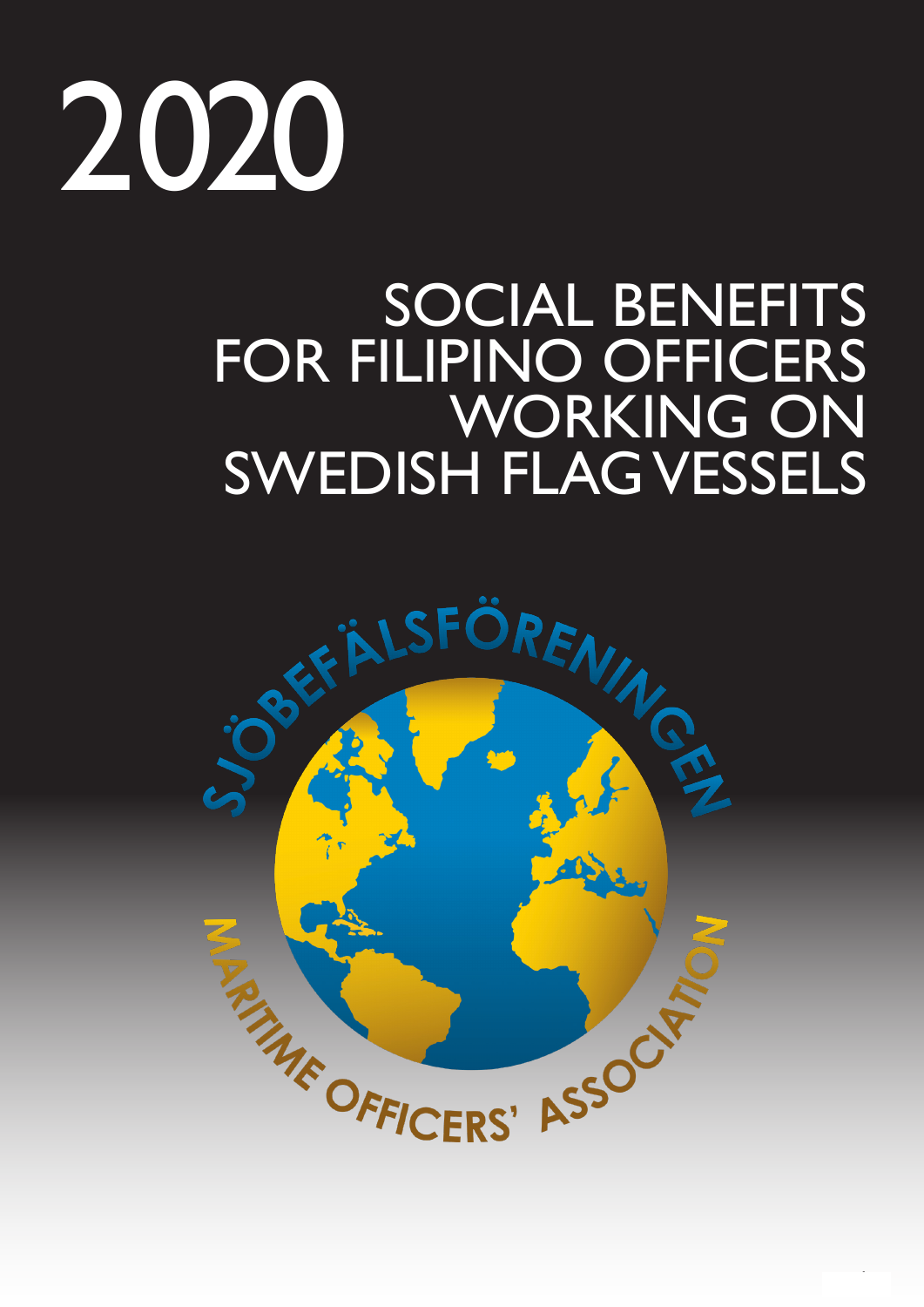## **Filipino Officers working on Swedish vessels have social benefits from four different systems**

- **The Swedish government.**
- **The Collective Bargaining Agreement (CBA) between the Swedish**  Shipowners' Employers' Association (SEA), the Maritime Officers' Association (MOA) and the Associated Marine Officers' and Seamen's Union of the Philippines (AMOSUP).
- **The HMO-agreement and the agreement about Occupational Group Life** Insurance between the MOA and the SEA.
- **The Philippine government.**

Hundreds of Filipino Officers are serving onboard Swedish vessels.Their working conditions are stipulated in a special CBA between The Swedish Shipowners' Employers' Association (SEA), the Maritime Officers' Association (MOA) and the Associated Marine Officers' and Seamen's Union of the Philippines (AMOSUP). But benefits are also provided through the Swedish Government and also through bi-partite agreements between SEA and MOA.

Several Officers, and also manning companies, have been asking for a booklet containing an overview of the social benefits on Swedish flag vessels. It is difficult for a single Filipino Officer to understand the network of social benefits provided by different agencies and insurance companies. The MOA has decided to produce this booklet to help the Filipino Officers, and also the manning companies, to get a better view of the comprehensive Swedish social system.

This booklet was first published in 2003.This is the eighteenth edition.

*This booklet is provided by the MOA to help Filipino Officers to know more about their social rights when contracted for Swedish vessels. However, the provisions may be amended and also subject to interpretation. The MOA can not be held responsible if the decision-making agency or company makes a decision that is not corresponding to the information in the booklet.*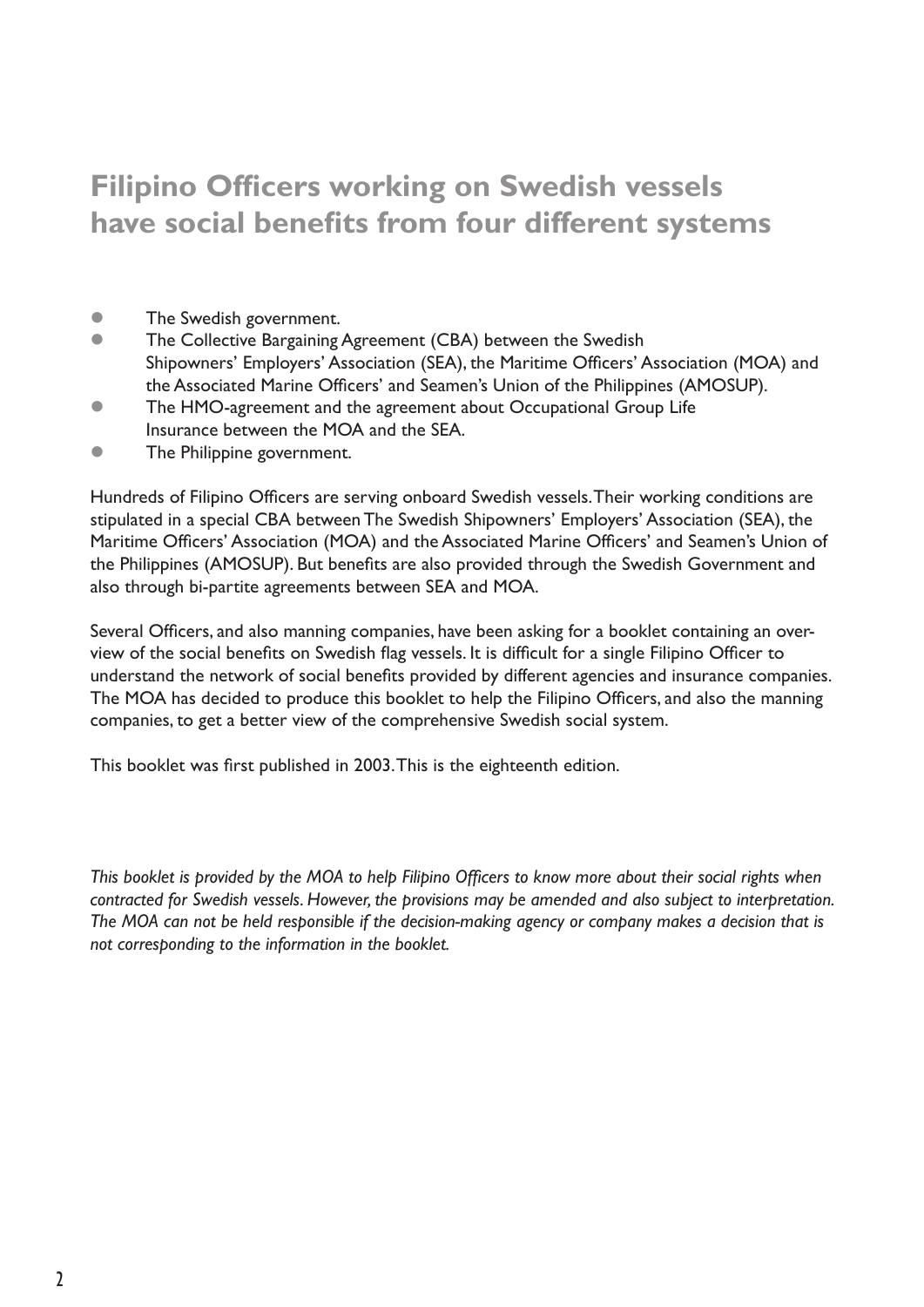## **PENSION**

Pension benefits are provided both from the Swedish government and the CBA.

## **Pension benefits from the Swedish government**

There are two main types of pension that are of interest for Filipino Officers:

- **•** Income pension
- **Premium pension**

### **General conditions**

#### **EARNING PENSION RIGHTS**

- **•** Pensions rights can be earned from the age of 16.
- **•** There are no upper age limit for earning income and premium pension rights.
- **•** Pension rights are earned for each calendar year when the pension saver's income is above SEK 20,008 (year 2020). The minimum level is determined

every year by the government.

#### **CLAIMING PENSION RIGHTS**

- $\bullet$  The pension(s) have to be applied for.
- $\bullet$  The pension(s) can be claimed from the age of 62. (Normally in Sweden the pensions are claimed from the age of 65.)
- The income pension and the premium pension may be taken out either sepa rately or together.
- $\bullet$  The pension(s) is paid out monthly until the end of the pension saver's life.

#### **PENSION FEES**

The amount calculated for both the pension systems is 18,5% of a person's income up to a ceiling. The ceiling is determined annually and is in year 2020, SEK 538 700.

16 of the 18,5% are for the Income pension scheme. The remaining 2,5% goes into the Premium pension scheme.

#### *Who is paying the 18,5% fee?*

Normally in Sweden the employer and the employee share the cost. However, for a Filipino Officer there will be no deduction from the wages. The wage-scales show the net wages after tax has been deducted. The shipowner has only to report to the Swedish authority the total income for the Filipino Officer and it will be considered that the payment has been made.

#### **TAX**

Tax will be deducted from the pensions that are paid.The tax in Sweden for a retired Filipino Officer is today, 25% of the pensions.\*

#### **INFORMATION**

The Filipino Officers' income during his/her service onboard Swedish vessels will form the basis for calculating his/her pension.

Each year, pension savers will be informed of the development of their pension accounts. The information is normally sent to the pension savers' home address and the figures reflect the situation two years earlier. The information sent out in 2020 consequently reflects the situation of the pensionsavings up to, and including, 2018.

**NB!** *The information sent out may indicate too high pensions as the estimation is that the pension-saver works on Swedish vessels or for another Swedish employer all the time at least until the age of 62.*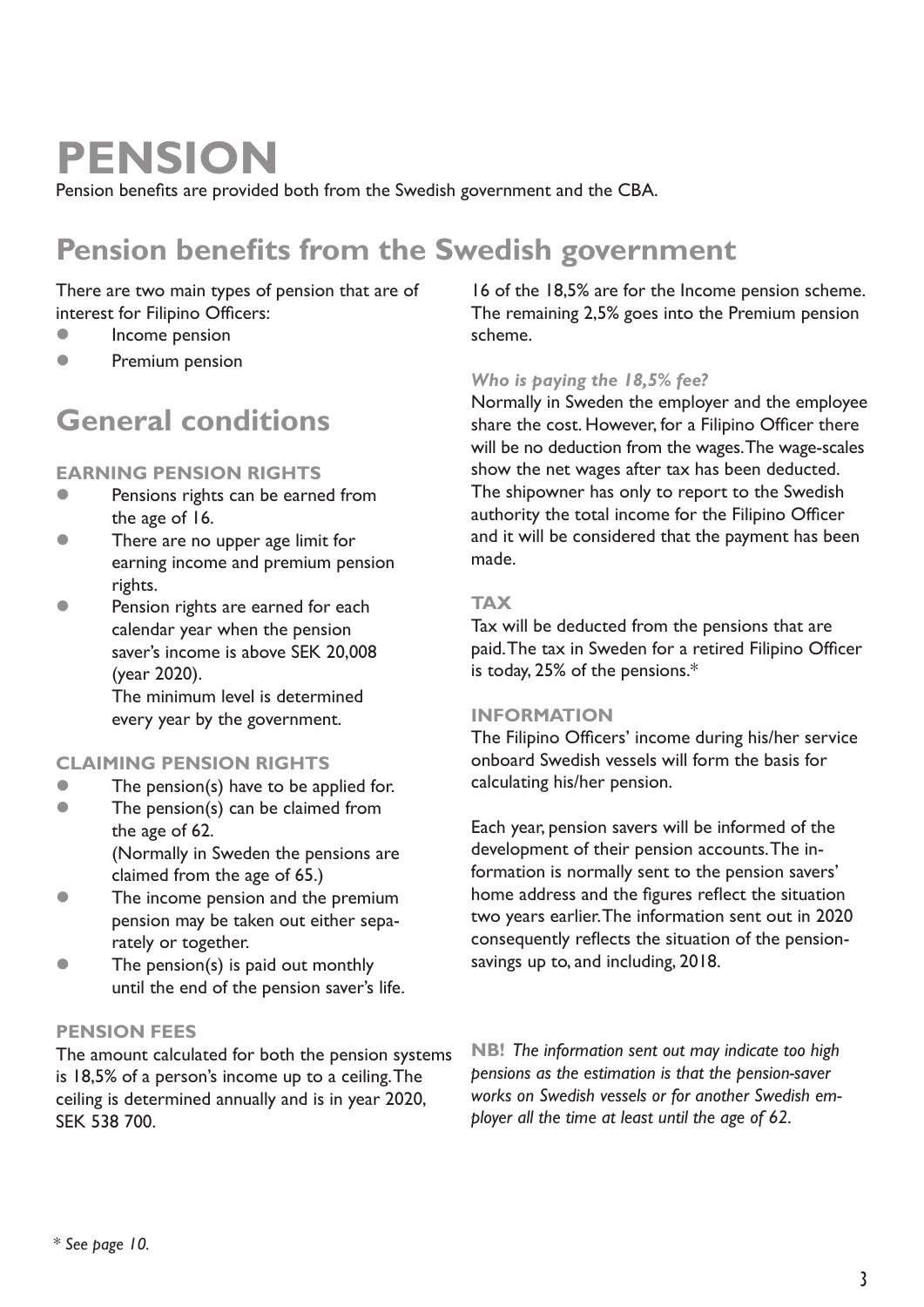## **Income Pension**

In the Income pension scheme, pension entitlements are indexed annually.This index will reflect average growth in the Swedish economy.

The size of the income pension will depend partly on the pension saver's income and partly of the development of the Swedish economy.

The Income pension comes under a pay-as-you go (PAYG) system. The pension is determined in advance and increases with economic growth in society.

## **Premium Pension**

In the Premium pension scheme, investments are made in funds.

The Filipino Officer may himself/herself invest his/ her pension capital (the 2,5%) in any of the various funds registered with the Premium Pension Authority (PPM). It is possible to select up to five different funds at the same time and the pension savers may switch funds whenever they like. If the Filipino Officer abstains from choosing funds for his/her investments, the amount will be invested in the Premium Saving Fund.

The Premium Saving Fund is a professionally managed low-risk fund.

The size of the Premium pension will depend partly on the pension saver's income and partly on the development of his/her chosen funds.

### **Survivor's Pension ADJUSTMENT PENSION**

An adjustment pension is payable to a surviving spouse under the age of 65 who lived permanently with the deceased at the time of death. The survivor must:

 $\bullet$  live permanently with a child under the age of 18 for whom one or both spouses had parental responsibility, or

have lived with the deceased for the entire previous five years.

You will also be regarded as a surviving spouse if you lived permanently with an unmarried woman or man, provided you:

- were previously married to the deceased, or
- have or have had children with the deceased, or
- $\bullet$  were expecting a child with the deceased at the time of death.

The term married also includes a registered partnership. Cohabitants other than those described here are not entitled to adjustment pension.

The amount of the pension is depending of the time of service for a Swedish employer and, if the Officer has been employed by a Swedish employer at least 3 of the 5 latest years, a calculated amount based on the anticipated time of service if the Officer had not died.

#### **PROLONGED ADJUSTMENT PENSION**

The widow may have the right to a prolonged pension after the 12 months with adjustment pension if she is the care taker and is cohabiting with a child under the age of 18.

The prolonged adjustment pension is for a period of 12 months but no longer than until the youngest child has reached the age of 18. However, the pension is always paid as long as the widow is the care taker of a child under the age of 12.

The right to prolonged adjustment pension ceases if the widow remarries or cohabit somebody she has a child together with or earlier has been married to.

The amount of the prolonged adjustment pension is calculated in the same way as the adjustment pension.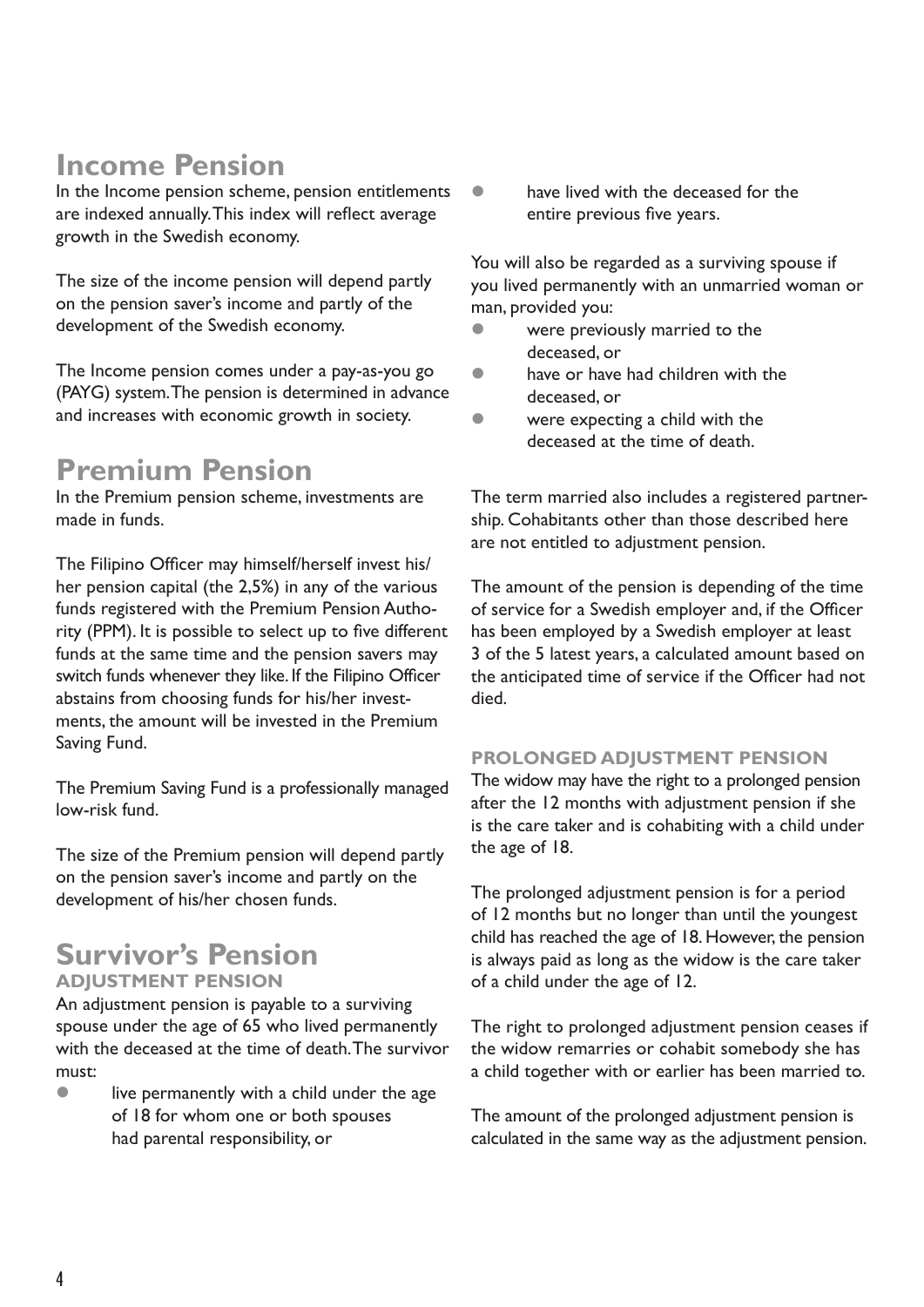#### **CHILD'S PENSION**

If an Officer dies when he/she has Swedish employment his/her children under the age of 18 are entitled to a child's pension.

A prolonged child's pension may be payable for children over the age of 18 if the child is studying; such prolonged pension remains payable until June of the year of the child's 20th birthday.

The amount of child's pension is less than the amount of the prolonged adjustment pension but the factors the amount is based on are the same.

#### **SURVIVOR'S COVER (PREMIUM PENSION SCHEME)**

Money invested for an Officer in the Premium pension scheme can only be withdrawn in the form of a

pension. When a pension saver dies – irrespective of whether he/she dies before or after retirement – the money remaining in his/her account is treated as a so called survivor's bonus to be distributed among the other pension savers.To avoid this, the Officer may at his/her retirement apply for a survivor's cover in the Premium pension system. Under this option, upon the death of the pension saver, his/ her pension is paid out in the form of a lifelong survivor's pension to the cohabitant (husband, wife or person previously married to the deceased or with whom the deceased had children).

**NB!** *It is highly recommended that the Officer, when retiring, applies for a survivor's cover if he/she has a dependant who can be a beneficiary.*

### THE INCOME PENSION AND SURVIVOR'S PENSION ARE MANAGED BY *The Swedish Pensions Agency SE-106 44 STOCKHOLM, Sweden Phone: +46 498 200 700 Mon.–Thurs. 8–18, Fri. 8–16 E-mail: international@pensionsmyndigheten.se English internet information: www.pensionsmyndigheten.se (see other languages)*

#### DETAILED INFORMATION ABOUT THE PREMIUM PENSION CAN BE ORDERED FROM

*The Swedish Pensions Agency SE-106 44 STOCKHOLM, Sweden Phone: +46 498 200 700 Mon.–Thurs. 8–18, Fri. 8–16 E-mail: international@pensionsmyndigheten.se English internet information: www.pensionsmyndigheten.se (see other languages)*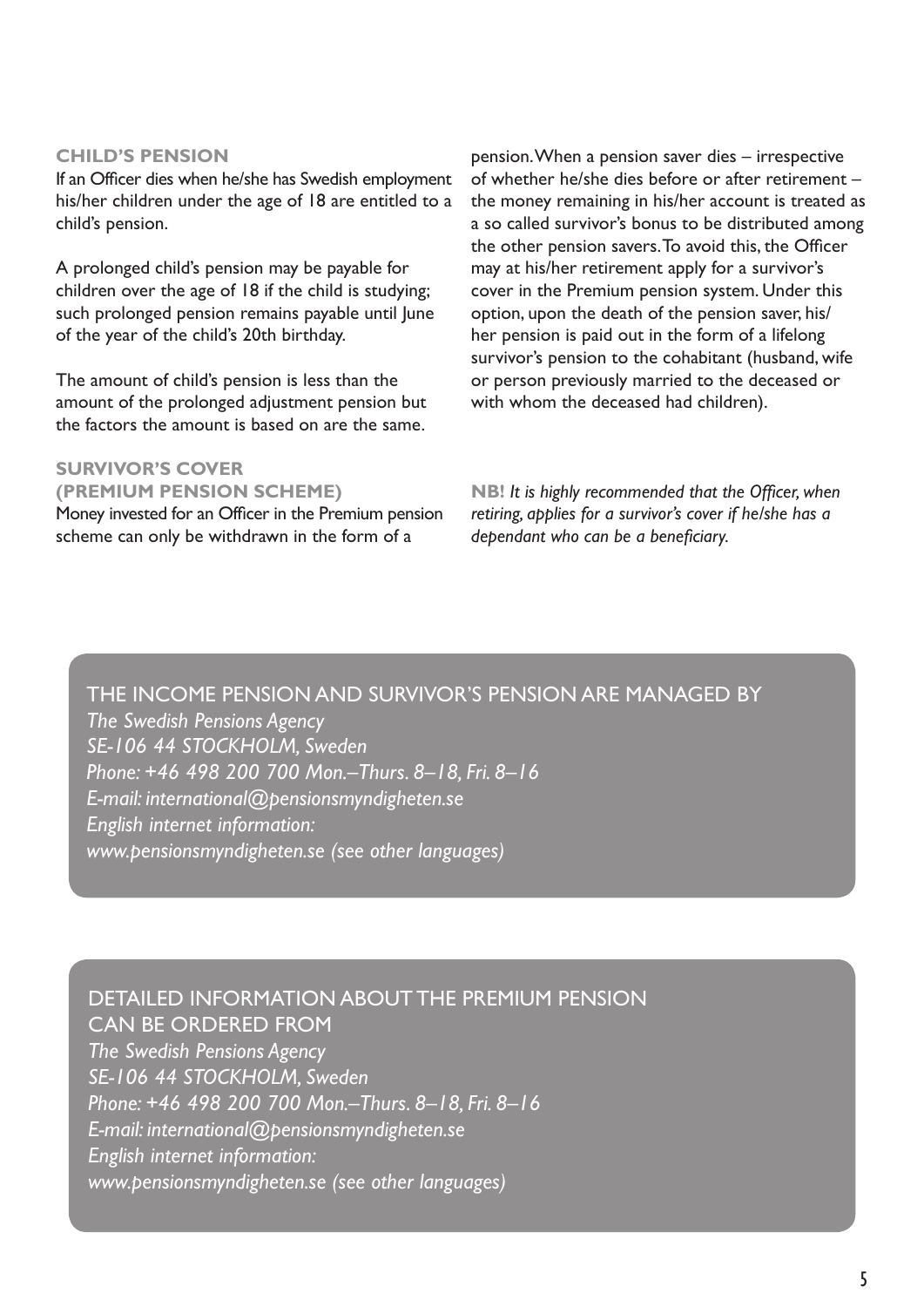## **Pension benefits from the CBA**

#### **PROVIDENT FUND**

In addition to the pension benefits from the Swedish government, the Filipino Officer will enjoy benefits from the Swedish Provident Fund stipulated in the CBA.

The main purpose of the Provident Fund is to financially support the Officer after retirement because of old age or disability. In the event of death, payment will be made to the beneficiary.

The Swedish shipowner is responsible for contributing USD 150 per month for each Filipino Officer. The amount goes to the Provident Fund and is registered to the Officer.The Fund is administrated by AMOSUP and has a board of trustees consisiting of directors from the parties of the CBA.

Detailed regulations covering the Officer's benefits is started in an individual membership book provided by the manning company. The contributions from the shipowner will be noted in the book. The Officers should note the following regulation in the New Provident Fund:

Normal availment date for the Officer shall be the last day of the month during which he/she attains his/her fifty-fifth (55th) birthday. Earlier availment date is not accepted, except in case of death or disability of the Officer.

If an Officer leaves the Provident Fund before the age of 55 he/she still has to wait until the age of 55 until it is possible to achieve the money from the Provident Fund.

#### **OLD PROVIDENT FUND**

Before 1 January 2010, contribution was given to an old Provident Fund. This Provident Fund is replaced by the present Provident Fund. The contribution was USD 98 during the contract period.The old Provident Fund will remain as long as there are beneficiaries of the Fund.

There are some significant differences in the regulations for the New Provident Fund compared to the regulations for the former Provident Fund. Please contact the AMOSUP for details.

# **SICKNESS**

## **Health care**

While serving onboard, a sick or injured Officer is entitled to treatment at the shipowner's expense.

If the Officer is sick or injured when signing off the vessel he/she has the same entitlement for a maximum period of 120 days from the date of signing off. In accordance with the Philippine Overseas Employment Association's (POEA) rules and regulations, the Officer must submit to a postemployment medical examination within three (3) working days after his/

her return to the Philippines to obtain these benefits. If he/she should be unable by reason of physical incapacity to do so, a written notice to the Manning Agency within the same period is deemed as compliance, provided the incapacity is certified by the master or an authorized physician.

In the event of sickness or injury necessitating signing off, the Officer is entitled to travel to Manila at the shipowner's expense.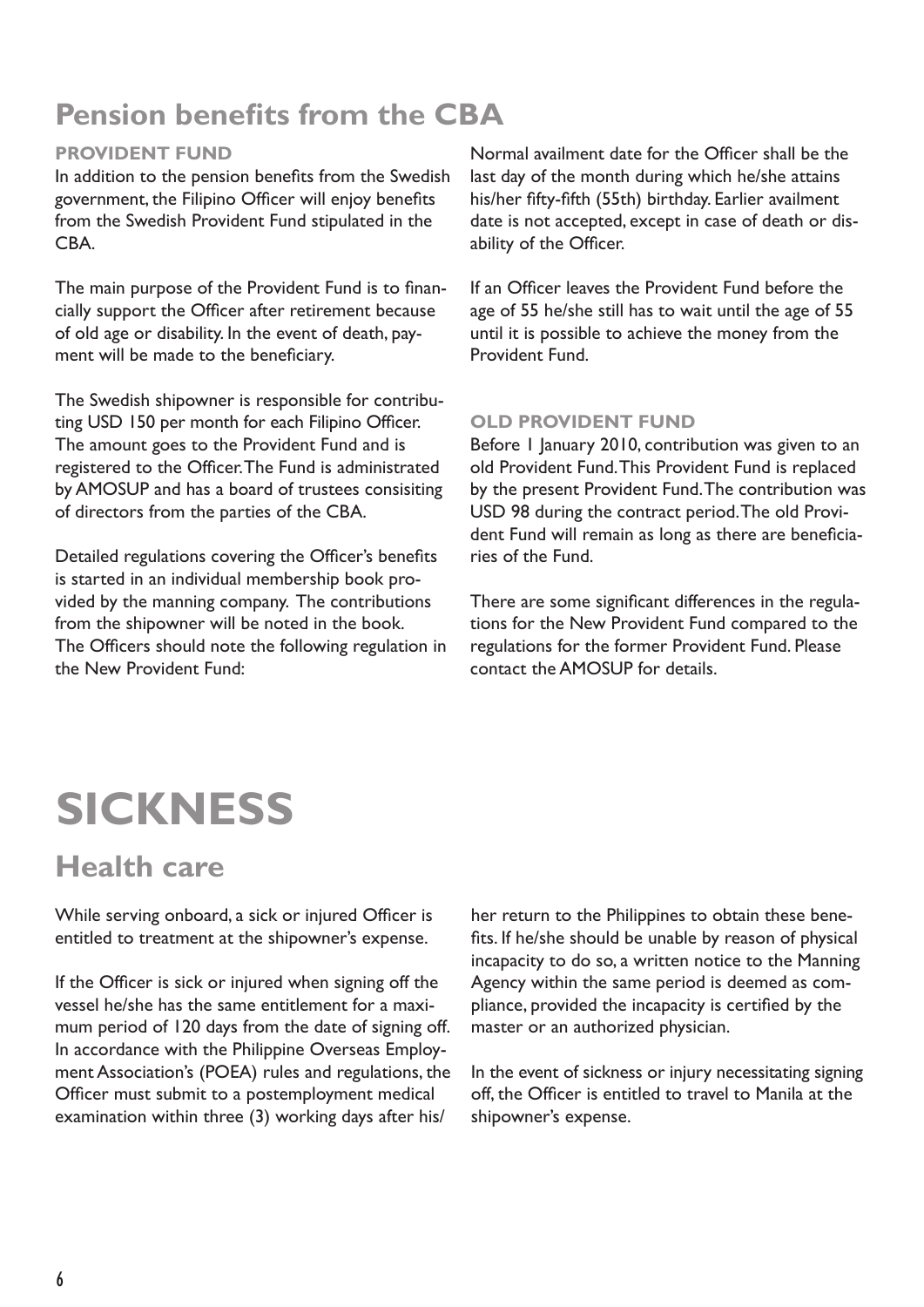## **HMO Insurance for Filipino Officers and their dependants (CBA)**

According to a special CBA between the SEA and the MOA, the shipowner is obliged to provide all Filipino Officers and their dependants with health care benefits.

The insurance covers the Officer for 180 days after signing off a vessel and the dependants when the Officer is signed on a vessel and 180 days thereafter. Dependants are wife/husband and up to four children (below the age of 21). If there are more than four children under the age of 21, the four oldest are covered. However, the Officer has the right to include all his/her children at his/her own expense.

For an unmarried Officer, his/her parents below the age of 65 are covered.

If the Officer does not have any parents alive or under the age of 65, his/her unmarried and unemployed siblings under the age of 21 are covered.

If the Officer has only one parent alive or under the age of 65, his/her oldest unmarried and unemployed sibling under the age of 21 is covered.

The Officer and his/her dependants are entitled to a Regular Private Room Hospitalization Benefit and health care equivalent to PHP 300,000 per sickness per year.

The insurance plan is integrated with Phil Health

benefits; planholders are required to file for Phil Health (Medicare) covered services prior to discharge from the hospital.

Detailed information about the benefits is provided by the Officer's Manning Agency in Manila, which also makes all necessary arrangements to have a Health Card issued for the Officer and his/her dependants.

#### **VACCINATION PROGRAM**

All members of the HMO program are entitled to be vaccinated against pneumonia.

Contact your manning company for furhter information.

#### **DAILY HOSPITAL INCOME BENEFIT**

All members of the HMO program are, after three days confinement in hospital, entitled to an allowance of PHP 1000 per day of confinement thereafter.

#### **FAMILY MEDICAL AND DENTAL PLAN (FMDP)**

According to the CBA Article 21 the Officer and his immediate dependents shall be entitled to medical treatment provided by the AMOSUP Family Medical and Dental Plan (FMDP).

Services and facilities according to Appendix No 3 of the CBA.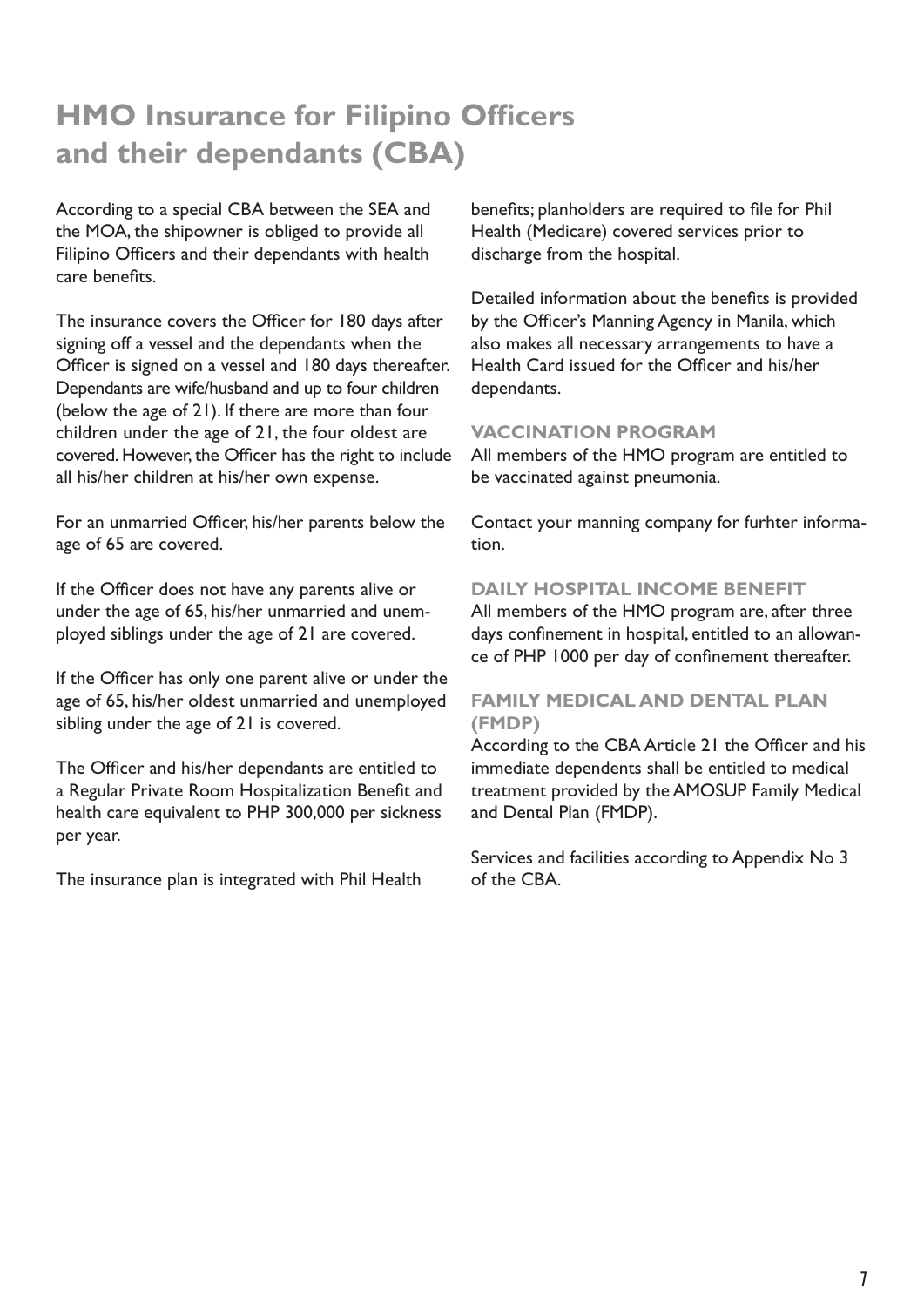## **Sick pay (CBA)**

According to the CBA the Officer is entitled to sick pay (at the same rate as basic wage) for up to 120 days after signing off, provided the sickness or injury is verified by a written statement from an authorized physician.

The shipowner is liable to pay sick pay on the same conditions as was mentioned above.

The Officer must, within three (3) working days, report to the designated physician or, if he/she by reason of incapacity cannot do this, certify his/her incapacity by the help of the master or an authorized physician.

When the shipowner provides sick pay, the shipowner has the right to deduct from the Officer's wages any sickness allowance paid out from insurance provided for and paid by the shipowner.

An Officer who is signed off because of sickness or injury must return to the Philippines within the usual period of travel from the date and place of disembarkation indicated in homeward bound ticket.

## **Sick pay from the Swedish Government**

A Filipino Officer working onboard a Swedish vessel is covered by governmental social insurance.

The social insurance is administrated by the Swedish Social Insurance Agency, Marine Department.

When working at sea, the first 120 days of illness are paid by the shipowner, as explained above. After this period the responsibility for the sick pay may be transferred to the Swedish Social Insurance Agency. The sickness does not require to be work-related. If the Officer is not reported to the Swedish Employment Agency, or an equivalent agency abroad, there may be a qualifying period of 14 days.

The sick pay from the Swedish Social Insurance Agency is 80% of 97% of the salary the Officer would have been earning if he/she was not ill. However, there is a limit in the insurance and the maximum amount the Officer can achieve is SEK 754 a day. 25% income tax will be deducted from the sick pay\*.

#### **If the Officer gets sick he/she shall immediately:**

1) notify the Swedish Social Insurance Agency about the illness

2) inform the Swedish Social Insurance Agency about present monthly salary. The appropriate salary to report is the total monthly consolidated wage (converted to SEK) in Appendix no 1 to the CBA

3) send a medical report to the Swedish Social Insurance Agency. The medical report shall be signed by a physician and show that the Officer is unable to work.The medical report shall state:

- why the Officer cannot work in general (not only as an Officer at sea)
- $\bullet$  for how long the Officer is unable to work
- $\bullet$  how the sickness/injury limits the Officer's ability to work
- $\bullet$  why the Officer is not partially able to work.

It is always the Swedish Social Insurance Agency that determines if the sickness is serious enough to make the Officer unable to work.

The decision of the Swedish Social Insurance Agency can be appealed to a higher court.

To notify the Swedish Social Insurance Agency you need to contact the Swedish Social Insurance Agency by phone, in writing or by e-mail.

#### **REHABILITATION**

If the Officer has suffered an illness or injury making it difficult for the Officer to return to work, the Officer may receive assistance towards his/her rehabilitation. However, the assistance to employees not living in Sweden is a legal right that may be questioned

*\* See page 10.*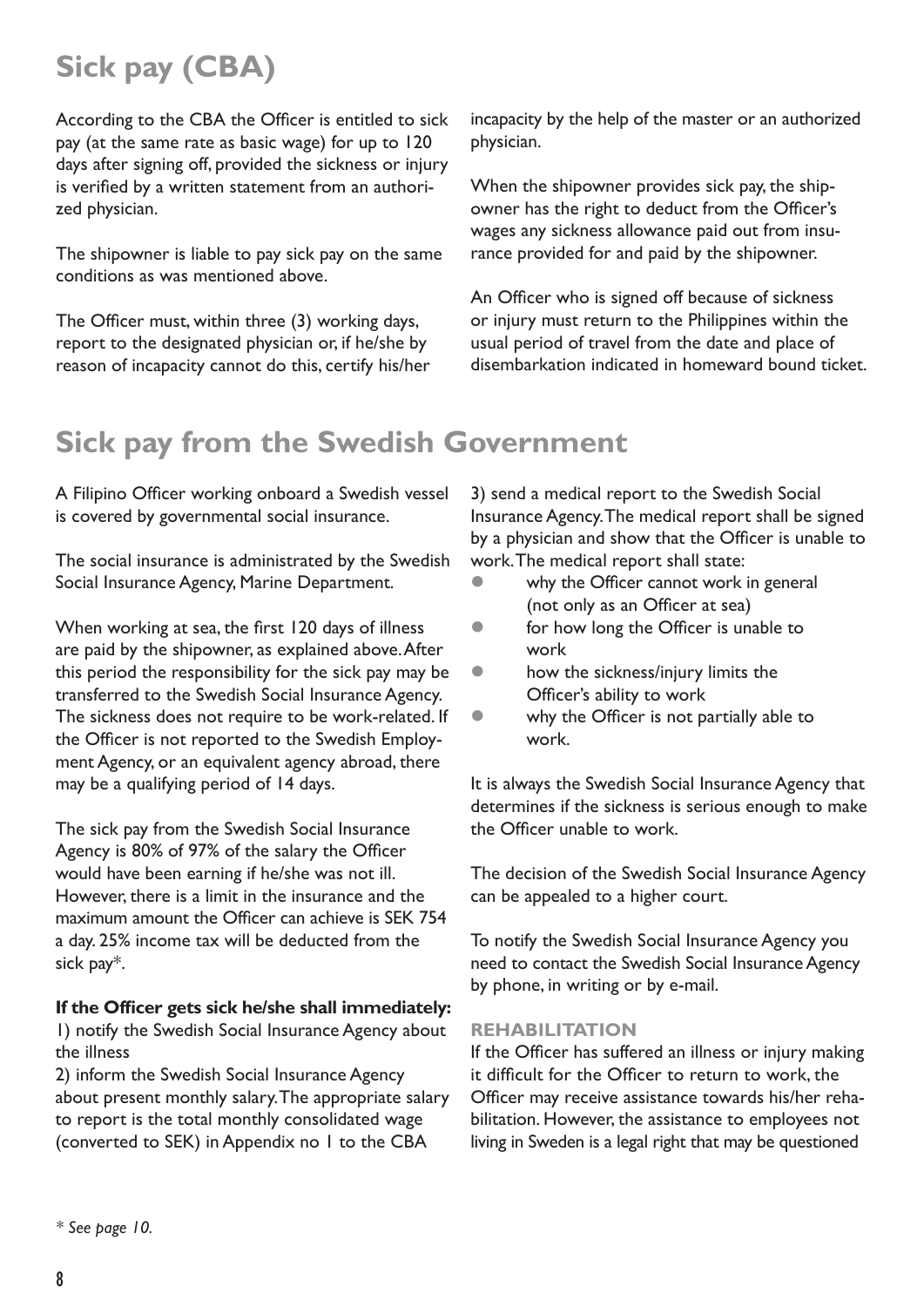by the Swedish Social Insurance Agency, as the application of the legislation is not clear. It is advisable to contact the MOA if the response from the Swedish Social Insurance Agency is not favourable.

#### **INJURED AT WORK**

If the Officer is injured at work he/she may qualify for compensation under the public occupational health scheme, handled by the Swedish Social Insurance Agency. The insurance also covers such occupational diseases as skin conditions brought on by contact with chemicals or back trouble caused by unsuitable work postures.

If the Officer is injured at work, the Officer shall notify the shipowner or the master without delay.

The shipowner/master is obliged to report the injury to the Swedish Social Insurance Agency and to the MOA.

If the Officer is injured and can no longer work or, following an injury, is receiving less earned income than previously, the Officer may qualify for an annuity payable in compensation for the income he/she has lost as a result of the injury.

The size of the annuity will depend both on the amount of the Officer's earned income and the

amount of the pension to which the Officer is entitled. Also costs related to the injury may be covered by the Swedish Social Insurance Agency, but all claimed costs must be verified by invoices and/or receipts in original (no photocopies).

#### **DEPENDANTS**

If the Officer dies as a result of an occupational injury, his/her surviving spouse and children up to the age of 18 may be entitled to an annuity. Also in this case the amount is based on the Officer's earned income and the pension that the Officer was entitled.

*Note that all decisions by the Swedish Social Insurance Agency are made on a case by case basis. Cases where the employee is living outside of Sweden are always complicated. The regulations for non domiciled employees on Swedish flag vessels are not fully settled in higher courts and if the decision from the Swedish Social Insurance Agency is negative, it is advisable to ask the Maritime Officers' Association for help to make an appeal to higher a court.*

### THE ADDRESS TO THE SWEDISH SOCIAL INSURANCE AGENCY IS:

*Swedish Social Insurance Agency Marine Department SE-405 12 GOTHENBURG, Sweden Phone: +46 771 524 524 E-mail: sjofartskontoret@forsakringskassan.se English internet information: www.forsakringskassan.se (press the button "In English")*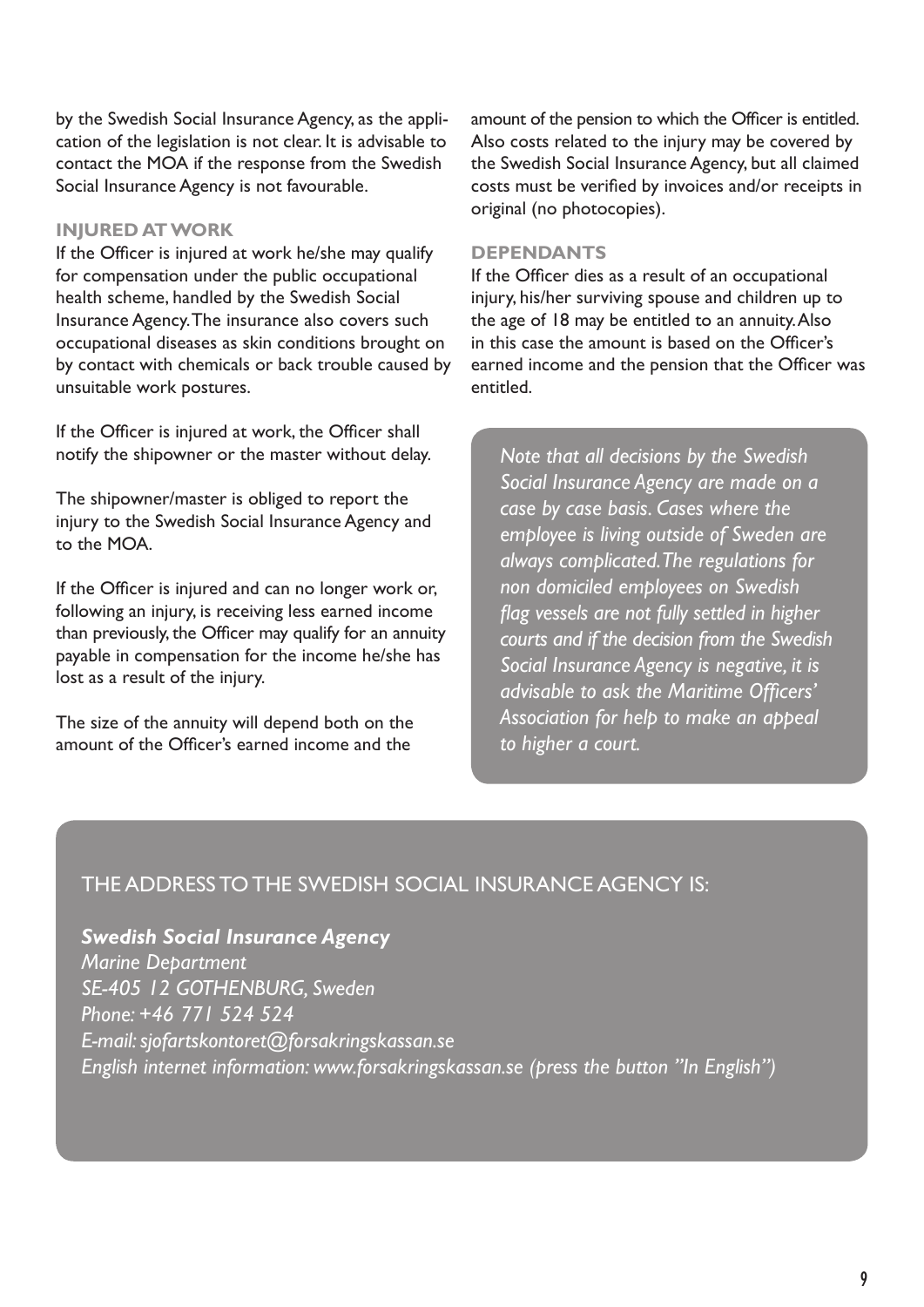# **DISABILITY PENSION**

## **From the Swedish Government**

If the Officer has an illness or disability and is not supposed to be able to work again, the Officer may be eligible for a disability pension.

The Officer's ability to work must have been reduced by at least one quarter. Disability pension is payable between the ages of 16 and 65.The Officer may

## **Benefits in the CBA**

If the Officer, due to no fault of his/her own, suffers injury as a result of an accident while serving onboard or while travelling to or from the vessel on Company's business or due to marine peril, and as a result his/her ability to work is reduced, the Company shall pay him/

draw full, three-quarter, one half or one-quarter disability pension. The illness or disability does not need to be work-related and may have happened up to one year after signing off.

All matters regarding disability pension are handled by the Swedish Social Insurance Agency.

her disability compensation which includes the amounts stipulated by the POEA's rules and regulations, up to maximum USD 80,000.

See Article 19 in the CBA.

# **TAX**

All benefits in cash from the public social security are taxable. For Officers living in the Philippines receiving benefits from the National Security Scheme, the tax is 25% for benefits above. However, an

amount of (approximately) SEK 3000 per month may be free from tax. The tax-free amount is determined from year to year depending on changes of the base amount in Sweden.

# **THE SWEDISH MERCANTILE MARINE FOUNDATION**

Financial support (grants) can be offered to those who are or have been employes on board and to their next of kin.(Husbands,wives, life partners and children under the age of 18 are considered next of kin.)

#### **Grants are paid:**

**• Regularly after ongoing assessment while the** recipient is alive.

#### **Or:**

 $\bullet$  To the recipient for a predetermined period according to the specific situation.

#### **Criteria for receiving a grant:**

- On board employees must have completed a minimum of 75 months at sea after the age of 20.The ships must have been Swedish flagged.
- Single applicant with an annual income under SEK 180,000 (about PHP 1,170,000).

• Cohabiting applicant with a joint annual income under SEK 225,000 (about PHP 1,460,000). Grant recipents who are residents outside of Sweden are required to submit a specific certificate of residence, witnessed by an Embassy, Consolar office or police authority, to the Foundation before 31 October annully. The required form is sent to recipients in August every year.

Grants are paid twice a year on or around 15 June and 15 December. The yearly amount is decided by the board of the Foundation and is currently 2 X 12,000 = SEK 24,000 (about PHP 156,000) per year.

Applications for a grant should be submitted to the Foundation using the grant application form which can be downloaded from the Foundation website: www.sjomanshus.se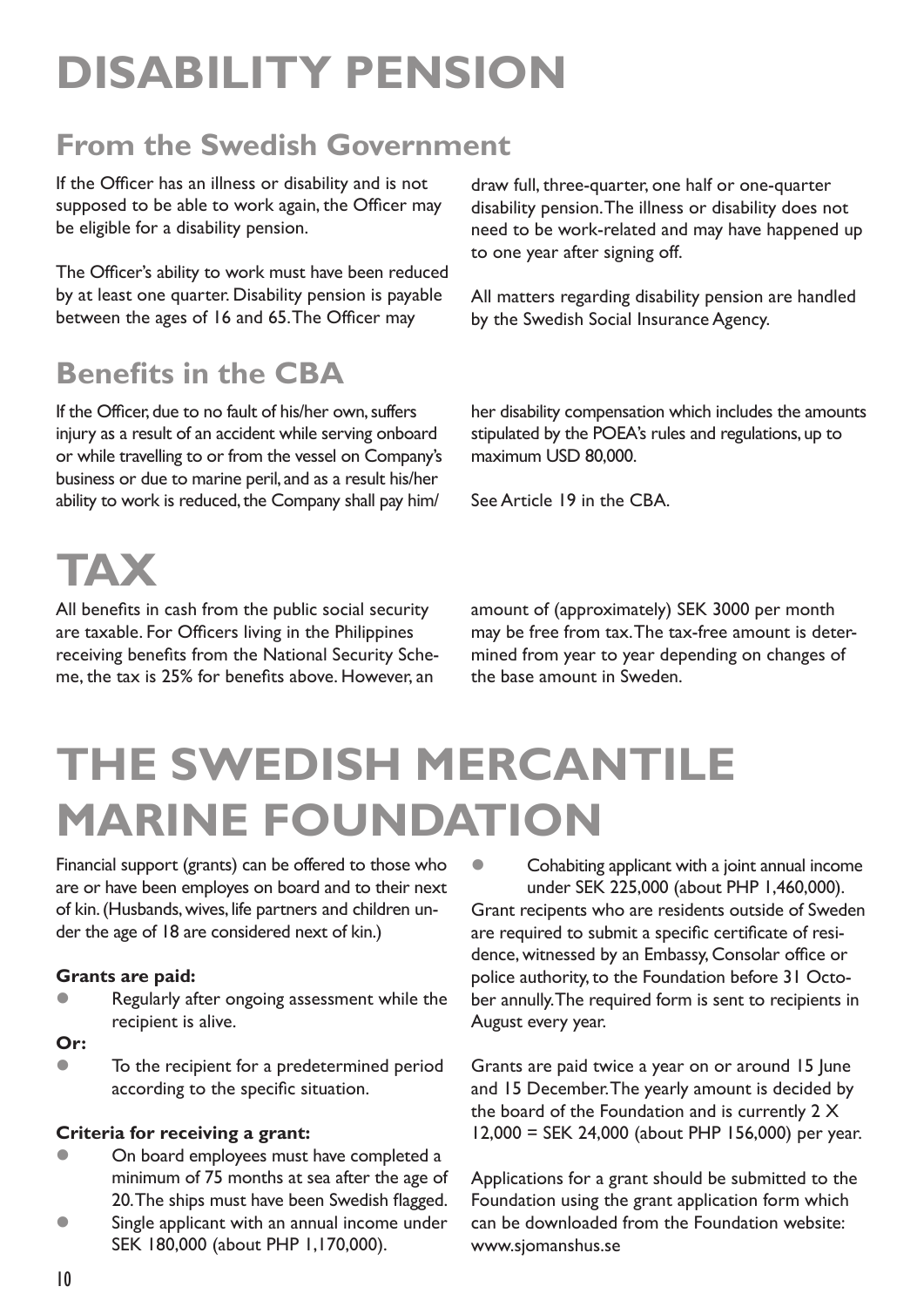# **LIFE INSURANCES**

## **P&I Insurances**

In the event of death of an Officer while serving on board, or while travelling to or from the vessel, on Company's business, or due to marine peril, the Company will pay, to his/her beneficiaries, compensation which includes the compensation provided by the POEA's rules and regulations Part II, Section C, presently USD 60,000.

The Company shall also pay an additional compensation to each of the Officer's children under the age of 21 of USD 15,000, maximum 4 children and USD 60,000.

See CBA Article 18 for more details.

## **The Occupational Group Life Insurance (TGL)**

According to a special CBA between the Swedish Shipowners' Employers' Association (SEA) and the Maritime Officers' Association (MOA) the shipowner is obliged to cover all Filipino Officers on Swedish vessels with the TGL-insurance.

The TGL is a capital insurance, which provides survivors with a lump sum. The TGL provides for a primary amount and a child supplement.

The maximum primary amount, is 6,0 price base amount (in 2020, SEK 283,800).The amount is reduced if the deceased was aged 55 or over. The maximum child supplement is 2,0 price base amount (in 2020, SEK 94,600) per child. No Swedish tax is deducted from those benefits.

The TGL is valid from the day of signing on and until three months after signing off. The TGL is not valid before the age of 18.

#### **BENEFICIARIES:**

According to the general beneficiary clause the beneficiaries to the primary amount are, in the following order:

- 1. spouse
- 2. children (grandchildren)
- 3. parents, or if one of them is deceased, the surviving parent.

If, at the time of death of the Officer, no such beneficiary exists, an amount corresponding to 0,5 price base amount (in 2020, SEK 23,650) will be paid to offset the funeral expenses.

**NB!** *Other beneficiaries may be registered.*

For most people with a family, the general beneficiary

clause will be quite sufficient. However, the insured Officer may designate other beneficiaries if he/she should wish to. This may be of particular interest for an Officer who is single and who may wish to name a certain person as beneficiary.

Also persons who cohabit without being legally married should consider this, since the general beneficiary clause, referring to a spouse, is not valid in the case of those who are not legally married. If, at a later time, the family conditions change, it may be necessary to alter the designation.

To change the general beneficiary clause, the Officer has to notify the insurance company in writing. Special forms for this will be provided by the manning company. Also note that provisions in a will or any similar document are not sufficient.

#### **CHILD SUPPLEMENT**

Surviving children, before the age of 17, will have the full child supplement amount as mentioned above. Surviving children between the age of 17 and 20 will have a reduced amount.

#### **SPOUSE INSURANCE**

If the Officer's spouse, or person with whom the Officer permanently cohabits, should die, and there are children of both spouses under the age of 17, and full TGL amounts are payable, an amount corresponding to 0,5 price base amount (in 2020, SEK 23,650) will be paid to the Officer, and an amount corresponding to 1,0 price base amount (in 2020, SEK 47,300) for each such child.

Payment will only be effected if the deceased was not covered by any TGL-insurance of his/her own.